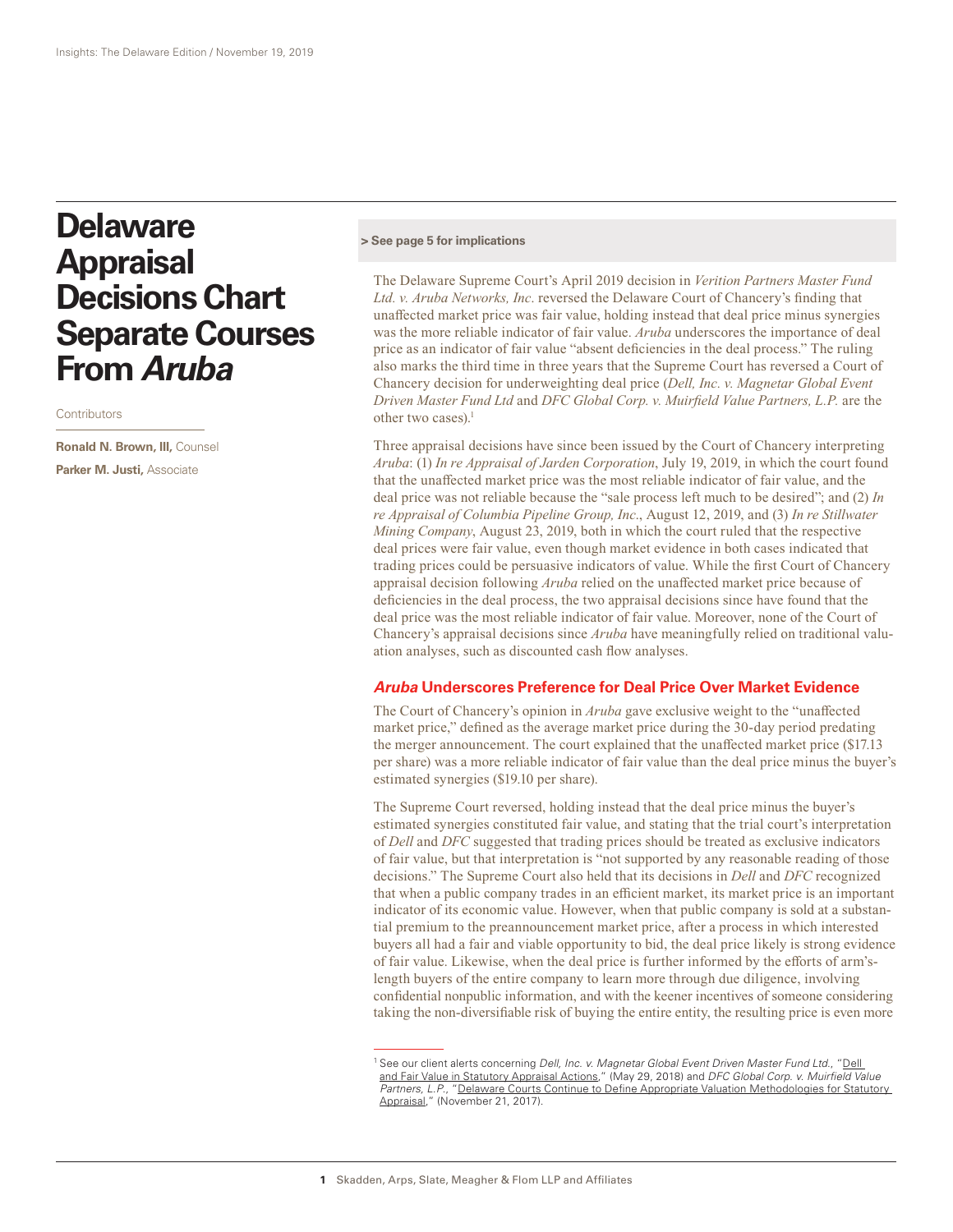likely to be indicative of fair value. In other words, "HP [the buyer] had more incentive to study Aruba closely than ordinary traders in small blocks of Aruba shares, and also had material, nonpublic information that, by definition, could not have been baked into the public trading price."

Moreover, the Supreme Court held that its decisions in *Dell* and *DFC* did not discount the importance of competition, but rather recognized that a single-bidder sale process that provides an open opportunity for many potential buyers is not necessarily a "failure of competition." As the Supreme Court explained, "[i]t cannot be that an open chance for buyers to bid signals a market failure simply because buyers do not believe the asset on sale is sufficiently valuable for them to engage in a bidding contest against each other." Accordingly, the Supreme Court ordered that final judgment be entered in the amount of \$19.10 per share plus any interest, which was the deal price minus Aruba's estimate of synergies.

# *Jarden* **Still Relies on Unaffected Market Price Post-***Aruba*

In its first post-*Aruba* appraisal decision, the Court of Chancery issued its post-trial opinion in *Jarden* on July 19, 2019, ruling that the "unaffected market price" was fair value.<sup>2</sup> The court found that the unaffected market price (\$48.31 per share) was a more reliable indicator of fair value than the deal price (\$59.21 per share) and the respondent's calculation of deal price minus synergies (\$46.21 per share). Thus, *Jarden* demonstrates that market price still has a role in the appraisal function, especially when deficiencies are found in the sale process that render the deal price unreliable.

In *Jarden*, the unaffected market price, on the one hand, was a reliable indicator of fair value corroborated by "market evidence," including "unrebutted expert testimony" coupled with an event study of the market's

response to Jarden's material announcements, Jarden's public float of 93.9%, its heavy trading volume, its coverage by "numerous professional stock analysts," its "narrow bid-ask spread" and its decision "to finance a sizeable acquisition just prior to the Merger (in the midst of negotiations) with an equity offering valued at \$49.00 per share." Moreover, the court found "no credible evidence that material information bearing on Jarden's fair value was withheld from the market as of the Merger" and the unaffected market price was not stale by the time the merger closed.

The deal price, on the other hand, was not a reliable indicator of fair value, with or without synergies backed out. The court explained that the deal price was unreliable because the "sale process left much to be desired." In particular, Jarden's lead negotiator acted with "little to no oversight by the Board" and suggested "a price range the Board would accept to sell the Company before negotiations began in earnest." The sale process lacked a "pre-signing or post-signing market check." The parties agreed that attempting to back out synergies "was especially difficult in this case." Nevertheless, the court considered, as a reality check, the deal price less synergies value (\$46.21 per share) as proffered by the respondent.

As to the traditional valuation methodologies, the court found unreliable the petitioners' "comparable company/market multiples analysis," which resulted in a value of \$71.35 per share. The court noted that petitioners' analysis would imply that "the market mispriced Jarden by over \$5 billion." Similarly, the court disagreed with both the petitioners' and respondent's discounted cash flow analyses. Instead, the court performed its own discounted cash flow analysis that resulted in a valuation of \$48.13 per share, which was adjusted to \$48.23 per share in the court's September 16, 2019, order on petitioners' motion for reargument. The court found that its own discounted cash flow analysis merely corroborated its determination that the unaffected market price of \$48.31 per share was fair value.

<sup>2</sup> In *Jarden*, the "unaffected market price" was the closing price on the day prior to the merger announcement, as opposed to the 30-day average used in *Aruba*.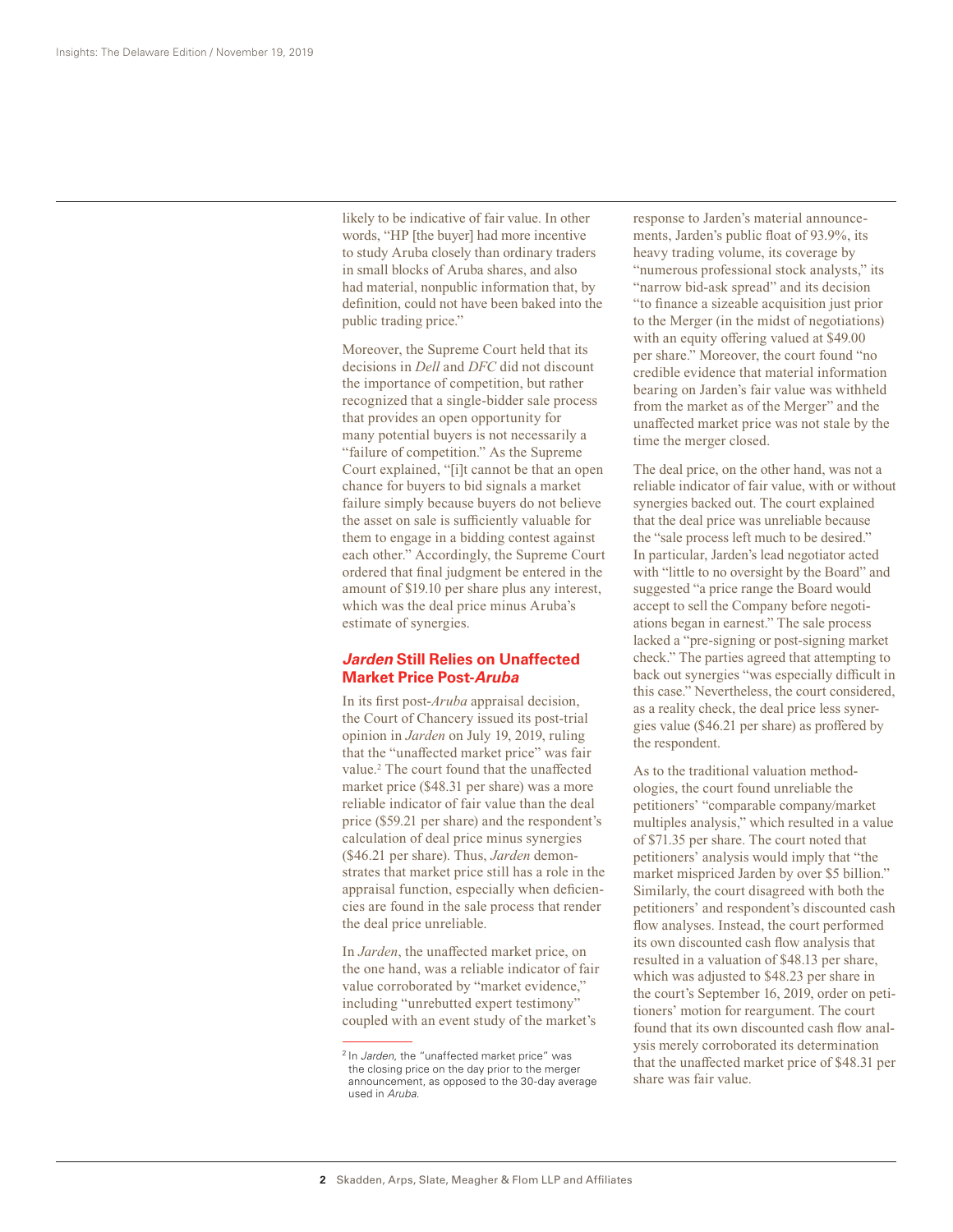## *Columbia***,** *Stillwater* **Defer to Deal Price**

In the Court of Chancery's August 2019 appraisal decisions in both *Columbia* and *Stillwater*, the court deferred to the deal price after determining that the sale process in each case involved "objective indicia of deal-price fairness." Likewise, in both decisions, the court rejected adjustments to the deal price for lack of concrete, quantifiable amounts and accorded no weight to market prices or discounted cash flow analyses because in the presence of a reliable deal price, other less reliable indicators would inject error into the fair value determination. Thus, both *Columbia* and *Stillwater* underscore the continuing trend to defer to deal prices that result from sale processes with objective indicia of fairness.

#### *Columbia*

In *Columbia*, the Court of Chancery ruled that the deal price of \$25.50 per share was fair value. After extensively reviewing the Supreme Court's three recent decisions in *DFC*, *Dell* and *Aruba*, the court explained that each of these decisions endorsed using deal price in an arm's-length transaction as evidence of fair value. However, the court noted that each decision weighed in on aspects of the sale process that made the deal price a reliable indicator of fair value.

The court's analysis in *Columbia* began by identifying six "objective indicia of dealprice fairness": (1) the merger in *Columbia* was an arm's-length transaction with a third party, (2) the board had no conflicts of interest, (3) the buyer conducted due diligence that included confidential insights into Columbia's value, (4) the pre-signing market check included outreach to potential buyers providing them a free chance to pursue a merger, (5) the seller extracted multiple price increases from the buyer and (6) the post-signing market check permitted superior bids, and none emerged. In sum, the court found that the sale process bore enough objective indicia of deal-price fairness to render the deal price a persuasive and reliable indicator of fair value.

The *Columbia* opinion proceeded to address, in turn, the petitioners' several challenges to the sale process, including that:

- management possessed conflicts of interest that resulted in "a fire sale of Columbia to obtain personal benefits";
- "Columbia favored TransCanada over opportunities with other buyers";
- standstill arrangements with potential suitors distinguished Columbia from past precedent;
- management created an information vacuum insulating Columbia's board during the sale process;
- the stockholders' vote was uninformed; and
- the deal protection devices undermined the validity of the deal price.

However, the court did not find any of these challenges to be persuasive evidence of an unreliable sale process because the petitioners failed to show that the deal price "left a portion of Columbia's fundamental value on the table," and "any other serious bidders were not precluded from coming forward, yet none did."

The court in *Columbia* also rejected the respondent's request for a downward adjustment to the deal price to account for synergies and eliminate elements of value arising from the merger. The court explained that the respondent had not carried their burden to prove that any downward adjustment was warranted, and the court noted the irony that the respondent's expert used a discounted cash flow analysis to show synergies valued at \$4.64 per share, while also rejecting the use of a discounted cash flow analysis to show fair value.

The court in *Columbia* concluded with a summary analysis of the market price and the parties' respective discounted cash flow analyses. The court held that it need not determine the reliability of the market price because it found that the deal price was a reliable and persuasive indicator of fair value. Nevertheless, the court indicates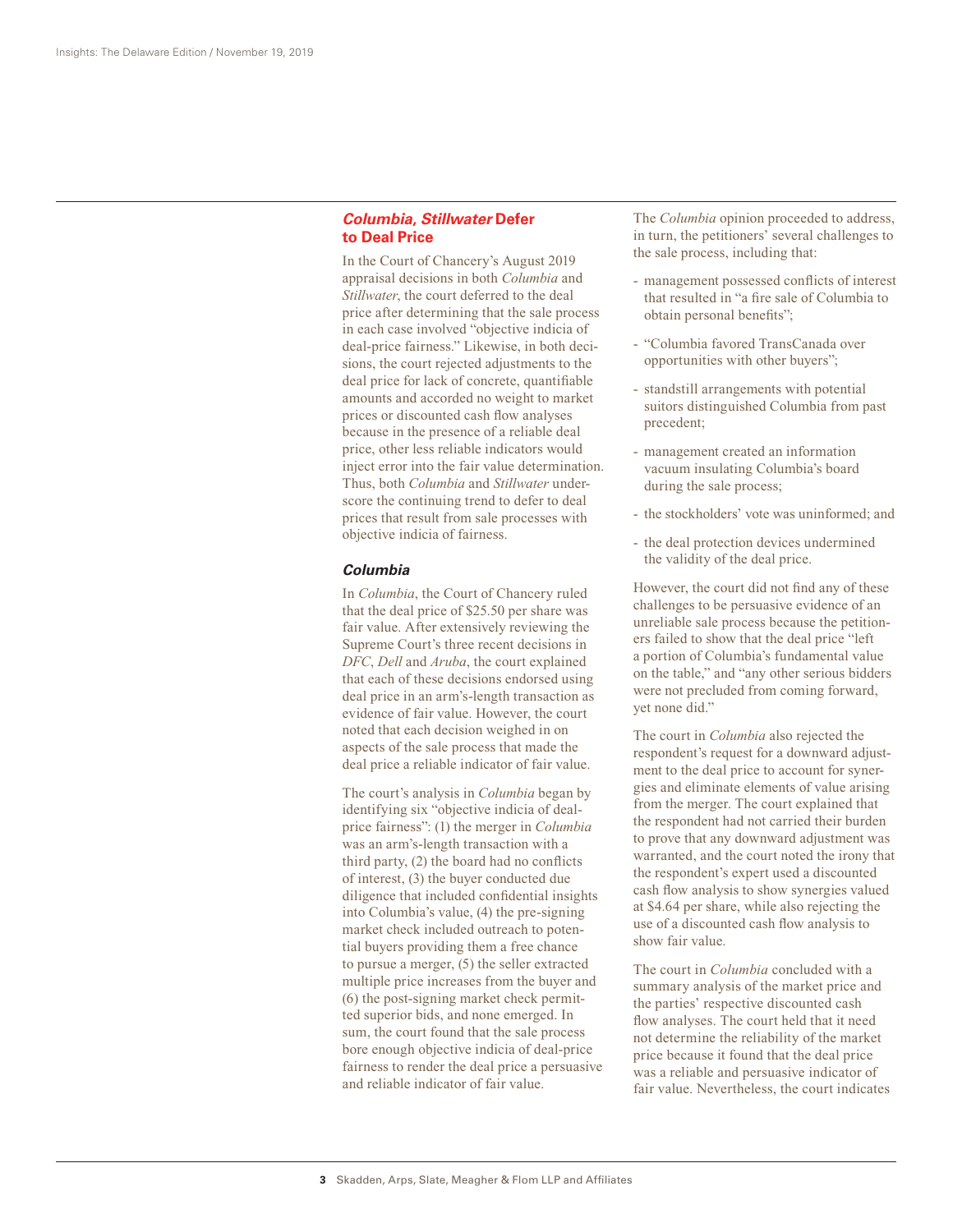that it has considered the market price and determined that the deal price is a more reliable indicator, noting that "[r]elying on trading price would only inject error into the fair value determination." The court similarly dispatched the parties' discounted cash flow analyses, explaining that there is no need to "call the balls and strikes of the valuation inputs" because "a DCF valuation is [not] likely to provide a reliable indication of fair value" when a company is "publicly traded, widely held, and sold in a process that began with pre-signing outreach and finished with an open, albeit passive, post-signing market check."

#### *Stillwater*

In *Stillwater*, the Court of Chancery determined that the deal price of \$18.00 was fair value. The petitioners argued that fair value was \$25.91 based on their expert's discounted cash flow model. The respondent contended that fair value was \$17.63, based on a combination of the deal price, adjusted trading price and their expert's discounted cash flow model. The court concluded that the deal price was "the most persuasive indicator of fair value," and "[r]elying on any of the other valuation metrics would introduce error."

The court's opinion in *Stillwater* bears many similarities to the opinion in *Columbia*. Like in *Columbia*, the *Stillwater* opinion begins by identifying "objective indicia" that "suggest that the deal price was a fair price": (1) the merger was "an arm's length transaction with a third party," (2) "the Board did not labor under any conflicts of interest," (3) the buyer "received confidential information about Stillwater's value" in due diligence, (4) the company "extracted multiple price increases " and (5) "no bidders emerged during the post-signing phase." The court concluded that, while fewer than the indicia in *DFC*, *Dell* or *Aruba*, "the objective indicia that were present provide a cogent foundation for relying on the deal price as a persuasive indicator of fair value."

Also like in *Columbia*, the court in *Stillwater* proceeded to address the petitioners' several challenges to the reliability of the sale process, including that:

- Stillwater engaged in "a single bidder strategy in which it only interacted with [the buyer] before signing the Merger Agreement" and performed "no pre-signing outreach";
- the CEO pursued the buyer's indication of interest without board authorization;
- the CEO had personal interests in the transaction based on his desire to leave Stillwater;
- the board failed to exercise meaningful oversight;
- the financial advisor did not have time to run a meaningful presigning market check;
- the buyer pressured Stillwater to sign a merger agreement while the price of Stillwater's primary product, palladium, was rising;
- the deal protection devices prevented stockholders from capturing the value of an increasing market price; and
- the stockholders' vote was uninformed.

In response to the petitioners' challenges to the presigning phase, the court explained that even "if Stillwater had pursued a single-bidder strategy," the deal price would still provide persuasive evidence of fair value because there was "a meaningful post-singing market check." Relying on the Delaware Supreme Court's opinion in *C & J Energy Services, Inc. v. City of Miami General Employees and Sanitation Employees Retirement Trust* and other precedent involving "enhanced scrutiny" in breach of fiduciary duty cases, the court held that the sale process satisfied "enhanced scrutiny jurisprudence" and "the deal price will provide persuasive evidence of fair value in an appraisal proceeding involving a publicly traded firm if the sale process would satisfy enhanced scrutiny in a breach of fiduciary duty case." Likewise, in response to the challenges concerning the rising price of palladium, the court reasoned that the merger agreement "was not attempting to give the stockholder the benefit of a transaction that included the potential upside or downside